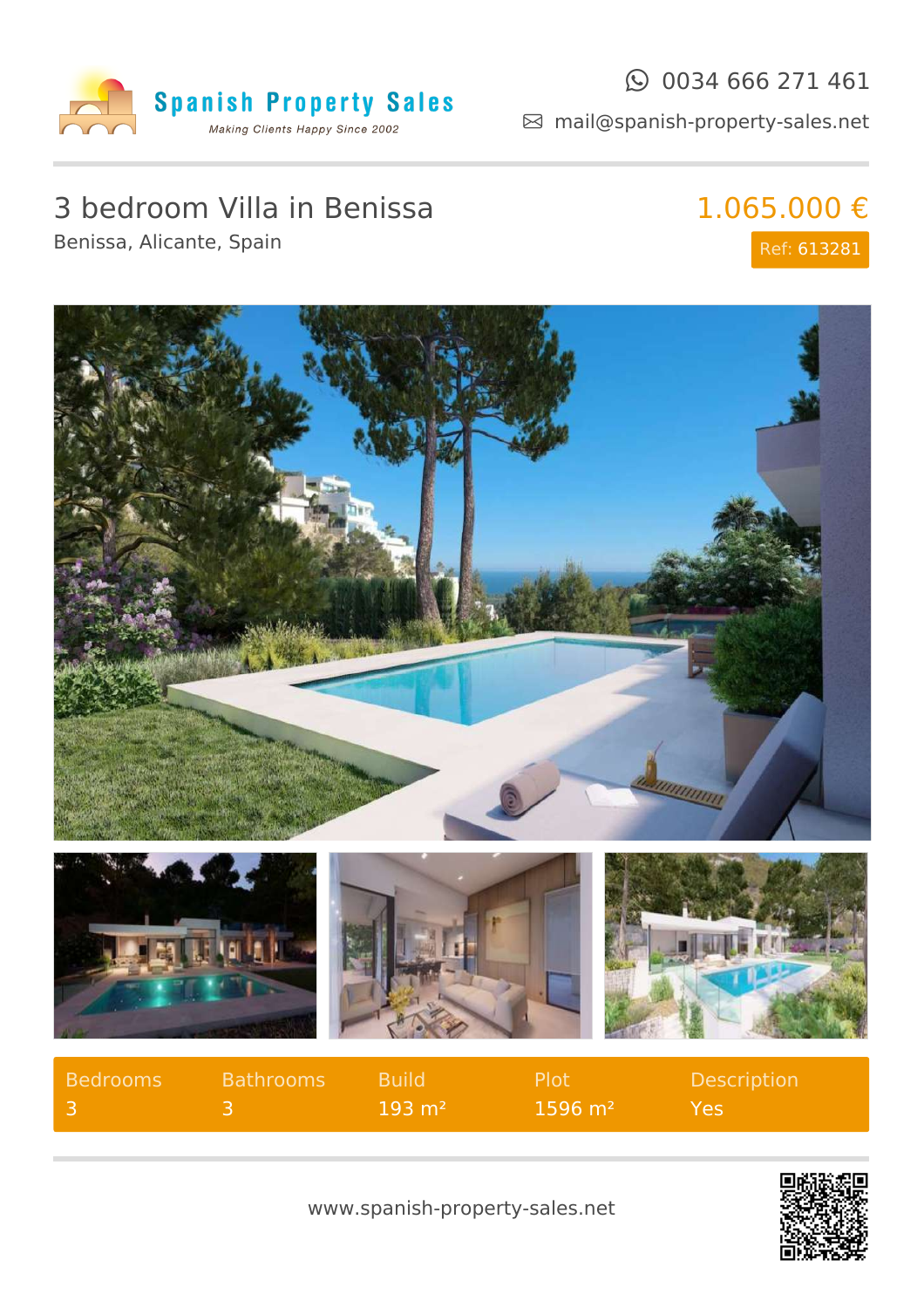

mail@spanish-property-sales.net

## 3 bedroom Villa in Benissa

Benissa, Alicante, Spain



#### Description

New exclusive housing development located on the coast of Benissa. An estate in a unique natural enclave, with marvelous views to the ocean and the iconic Rock of Ifach. It is close to the towns of Benissa, Calpe and Moraira. Each villa has been designed specifically adapted to each plot featuring an exclusive design with it´s own character, integrated into their surroundings and designed to enjoy the sea views and the benign Mediterranean climate.

It is distributed in a single floor this way turning it into a practical and functional house. From the entrance you get access to the foyer, where you will find on the right side the night area separated into 3 bedrooms. The master room which has an individual bathroom as well as a dressing room and the adjacent bedrooms with a shared bathroom. Also a guest toilet is located beside the entrance hall.

On the left area we have access to the daily area, where we can find the kitchen completely open to the dining room and living room, from where you can directly access to the terrace. We can also find the laundry room at this side of the house.

On the terrace, we find the pool with a relaxing area to enjoy the sun or a dinner at the barbecue. The house is surrounded by a strip of garden and in the back side there is a pergola with space for two cars.

Sqm plot: 1.596 sqm

Total built sqm: 193 sqm

Total auxiliar sqm: 369 sqm

Status: Project

\* There is an extended project version. Request more information.